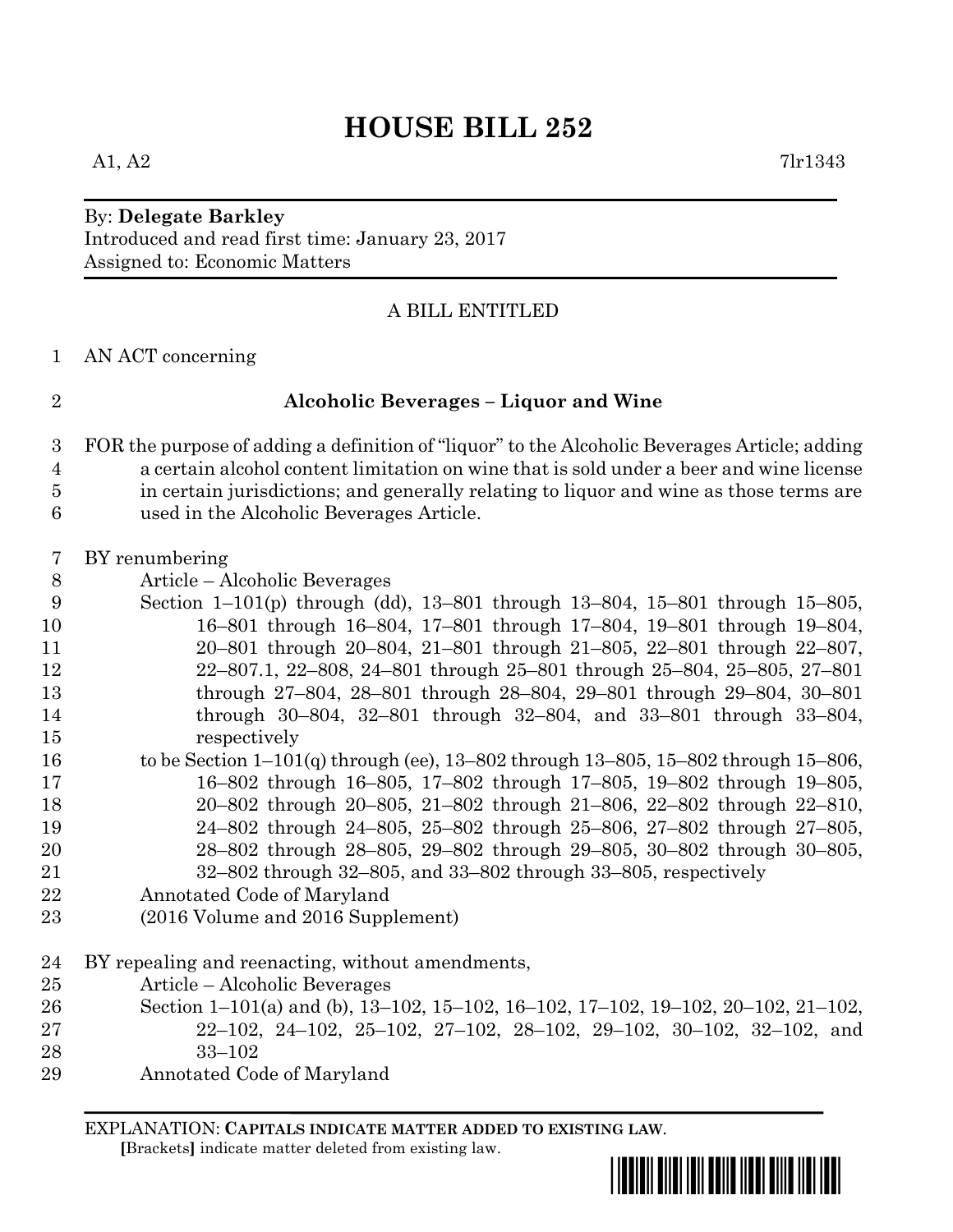(2016 Volume and 2016 Supplement)

| $\rm{2}$ | BY adding to |  |
|----------|--------------|--|
|          |              |  |

- Article Alcoholic Beverages
- Section 1–101(p), 13–801, 15–801, 16–801, 17–801, 19–801, 20–801, 21–801, 22–801,
- 24–801, 25–801, 27–801, 28–801, 29–801, 30–801, 32–801, and 33–801
- Annotated Code of Maryland
- (2016 Volume and 2016 Supplement)

# BY repealing and reenacting, without amendments,

- Article Tax General
- 10 Section  $5-101(g)$
- Annotated Code of Maryland
- (2016 Replacement Volume)

 SECTION 1. BE IT ENACTED BY THE GENERAL ASSEMBLY OF MARYLAND, That Section(s) 1–101(p) through (dd), 13–801 through 13–804, 15–801 through 15–805, 16–801 through 16–804, 17–801 through 17–804, 19–801 through 19–804, 20–801 through 20–804, 21–801 through 21–805, 22–801 through 22–807, 22–807.1, and 22–808, 24–801 through 24–804, 25–801 through 25–805, 27–801 through 27–804, 28–801 through 28–804, 29–801 through 29–804, 30–801 through 30–804, 32–801 through 32–804, and 33–801 through 33–804, respectively, of Article – Alcoholic Beverages of the Annotated Code of 20 Maryland be renumbered to be Section(s)  $1-101(q)$  through (ee),  $13-802$  through  $13-805$ , 15–802 through 15–806, 16–802 through 16–805, 17–802 through 17–805, 19–802 through 19–805, 20–802 through 20–805, 21–802 through 21–806, 22–802 through 22–810, 24–802 through 24–805, 25–802 through 25–806, 27–802 through 27–805, 28–802 through 28–805, 29–802 through 29–805, 30–802 through 30–805, 32–802 through 32–805, and 33–802 through 33–805, respectively.

 SECTION 2. AND BE IT FURTHER ENACTED, That the Laws of Maryland read as follows:

# **Article – Alcoholic Beverages**

1–101.

(a) In this article the following words have the meanings indicated.

 (b) (1) "Alcoholic beverage" means a spirituous, vinous, malt, or fermented liquor, liquid, or compound that:

- 
- (i) contains at least one–half of 1% of alcohol by volume; and
- (ii) is suitable for beverage purposes.

 (2) "Alcoholic beverage" includes alcohol, brandy, whiskey, rum, gin, cordial, beer, and wine.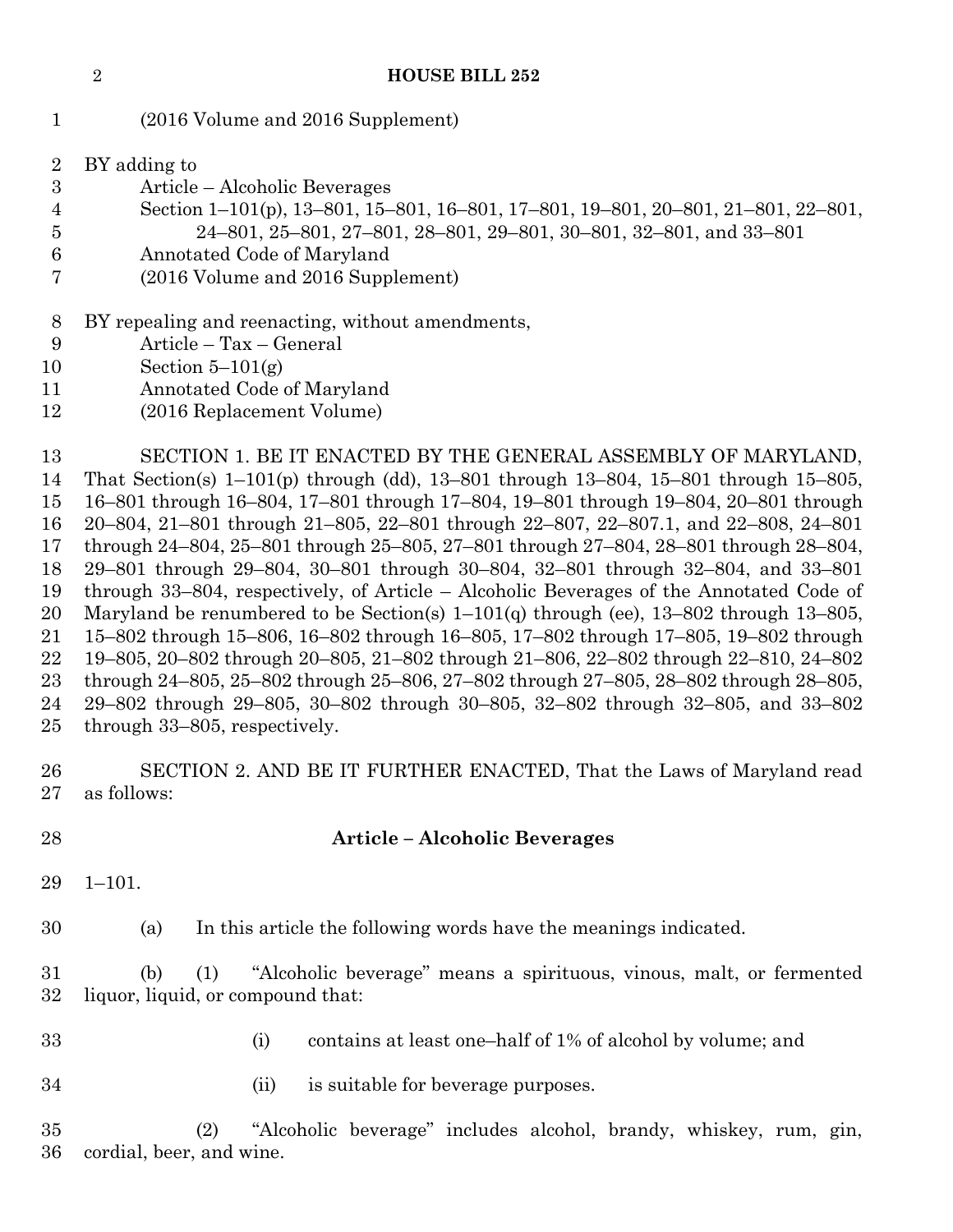### **HOUSE BILL 252** 3

 (3) "Alcoholic beverage" does not include a confectionery food product that contains up to 5% of alcohol by volume and is regulated by the Department of Health and Mental Hygiene under § 21–209 of the Health – General Article.

 **(P) "LIQUOR" HAS THE SAME MEANING AS "DISTILLED SPIRITS" UNDER § 5–101(G) OF THE TAX – GENERAL ARTICLE.**

- 13–102.
- This title applies only in Baltimore County.

# **13–801.**

# **THE WINE THAT MAY BE SOLD UNDER A BEER AND WINE LICENSE MAY NOT CONTAIN MORE THAN 22% OF ALCOHOL BY VOLUME.**

- 15–102.
- This title applies only in Caroline County.

### **15–801.**

# **THE WINE THAT MAY BE SOLD UNDER A BEER AND WINE LICENSE MAY NOT CONTAIN MORE THAN 22% OF ALCOHOL BY VOLUME.**

- 16–102.
- This title applies only in Carroll County.

### **16–801.**

# **THE WINE THAT MAY BE SOLD UNDER A BEER AND WINE LICENSE MAY NOT CONTAIN MORE THAN 22% OF ALCOHOL BY VOLUME.**

- 17–102.
- This title applies only in Cecil County.
- **17–801.**

# **THE WINE THAT MAY BE SOLD UNDER A BEER AND WINE LICENSE MAY NOT CONTAIN MORE THAN 22% OF ALCOHOL BY VOLUME.**

19–102.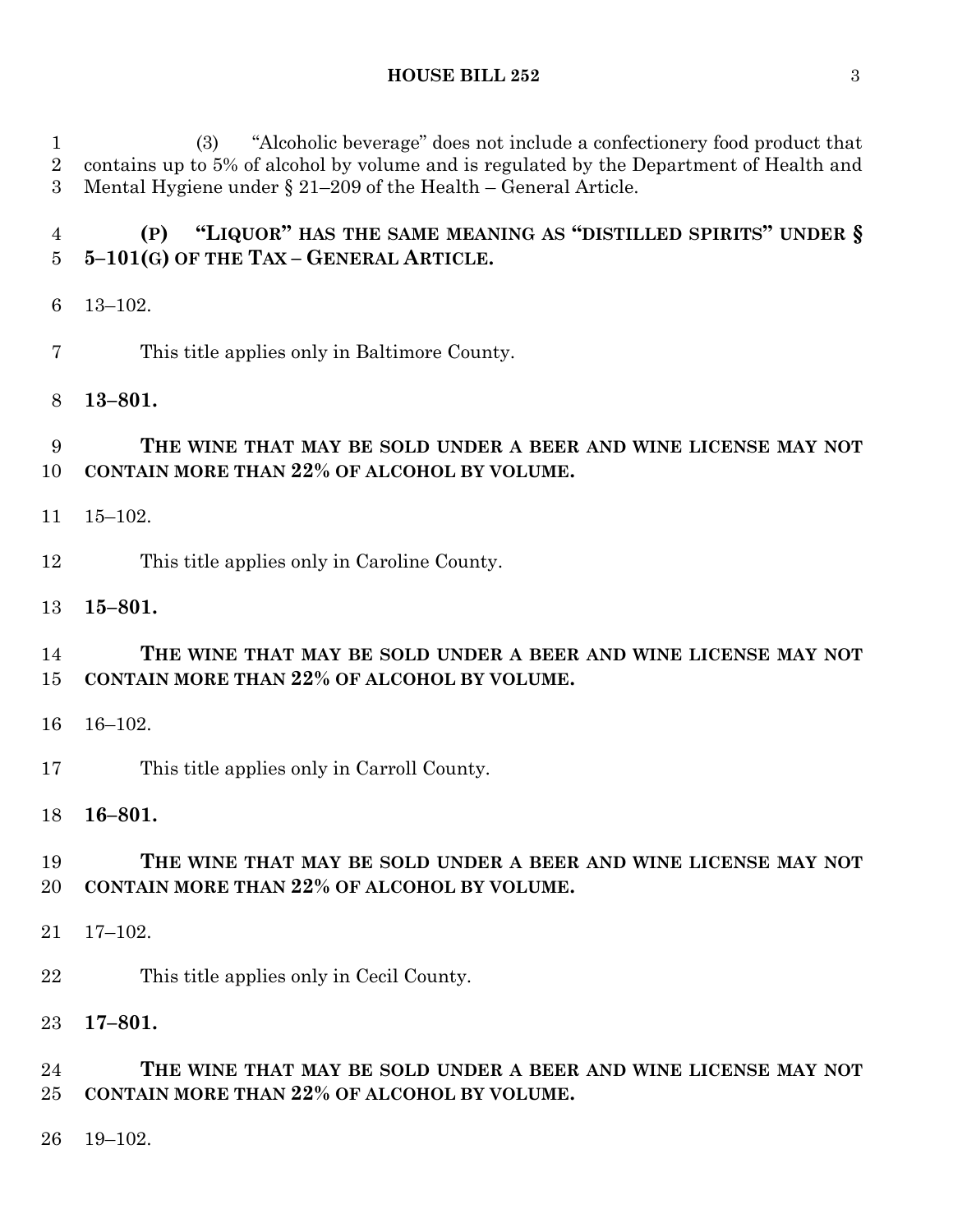|                                    | <b>HOUSE BILL 252</b><br>$\overline{4}$                                                                        |  |  |  |  |
|------------------------------------|----------------------------------------------------------------------------------------------------------------|--|--|--|--|
| $\mathbf{1}$                       | This title applies only in Dorchester County.                                                                  |  |  |  |  |
| $\overline{2}$                     | $19 - 801.$                                                                                                    |  |  |  |  |
| $\boldsymbol{3}$<br>$\overline{4}$ | THE WINE THAT MAY BE SOLD UNDER A BEER AND WINE LICENSE MAY NOT<br>CONTAIN MORE THAN 22% OF ALCOHOL BY VOLUME. |  |  |  |  |
| $\overline{5}$                     | $20 - 102.$                                                                                                    |  |  |  |  |
| 6                                  | This title applies only in Frederick County.                                                                   |  |  |  |  |
| 7                                  | $20 - 801.$                                                                                                    |  |  |  |  |
| 8<br>9                             | THE WINE THAT MAY BE SOLD UNDER A BEER AND WINE LICENSE MAY NOT<br>CONTAIN MORE THAN 22% OF ALCOHOL BY VOLUME. |  |  |  |  |
| 10                                 | $21 - 102.$                                                                                                    |  |  |  |  |
| 11                                 | This title applies only in Garrett County.                                                                     |  |  |  |  |
| 12                                 | $21 - 801.$                                                                                                    |  |  |  |  |
| 13<br>14                           | THE WINE THAT MAY BE SOLD UNDER A BEER AND WINE LICENSE MAY NOT<br>CONTAIN MORE THAN 22% OF ALCOHOL BY VOLUME. |  |  |  |  |
| 15                                 | $22 - 102.$                                                                                                    |  |  |  |  |
| 16                                 | This title applies only in Harford County.                                                                     |  |  |  |  |
| 17                                 | $22 - 801.$                                                                                                    |  |  |  |  |
| 18<br>19                           | THE WINE THAT MAY BE SOLD UNDER A BEER AND WINE LICENSE MAY NOT<br>CONTAIN MORE THAN 23% OF ALCOHOL BY VOLUME. |  |  |  |  |
| 20                                 | $24 - 102.$                                                                                                    |  |  |  |  |
| 21                                 | This title applies only in Kent County.                                                                        |  |  |  |  |
| 22                                 | $24 - 801.$                                                                                                    |  |  |  |  |
| $23\,$<br>24                       | THE WINE THAT MAY BE SOLD UNDER A BEER AND WINE LICENSE MAY NOT<br>CONTAIN MORE THAN 22% OF ALCOHOL BY VOLUME. |  |  |  |  |
| 25                                 | $25 - 102.$                                                                                                    |  |  |  |  |
| 26                                 | This title applies only in Montgomery County.                                                                  |  |  |  |  |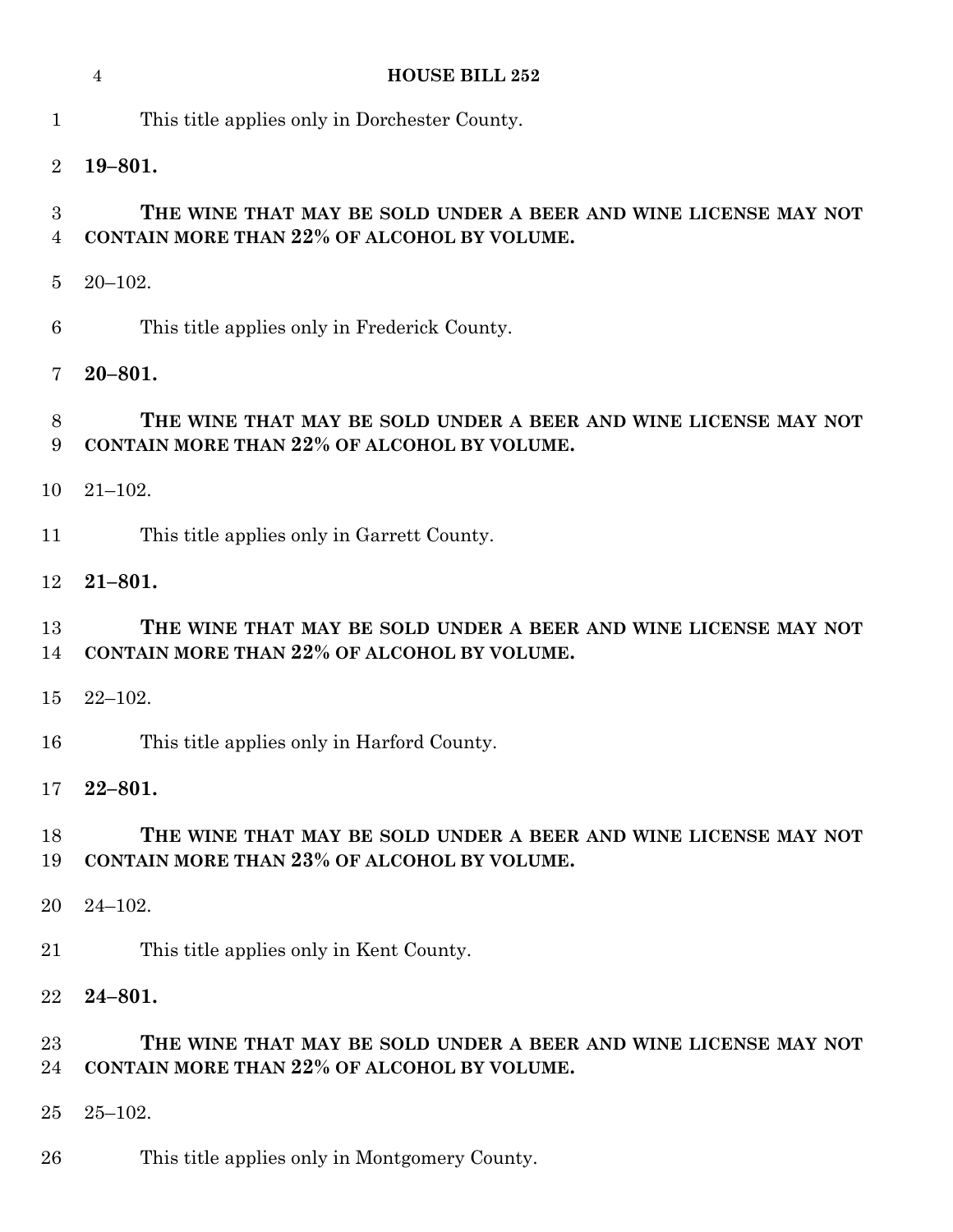**25–801.**

 **THE WINE THAT MAY BE SOLD UNDER A BEER AND WINE LICENSE MAY NOT CONTAIN MORE THAN 22% OF ALCOHOL BY VOLUME, INCLUDING NATURALLY FERMENTED OR FORTIFIED WINE.**

- 27–102.
- This title applies only in Queen Anne's County.
- **27–801.**

# **THE WINE THAT MAY BE SOLD UNDER A BEER AND WINE LICENSE MAY NOT CONTAIN MORE THAN 22% OF ALCOHOL BY VOLUME.**

- 28–102.
- This title applies only in St. Mary's County.
- **28–801.**

# **THE WINE THAT MAY BE SOLD UNDER A BEER AND WINE LICENSE MAY NOT CONTAIN MORE THAN 22% OF ALCOHOL BY VOLUME.**

- 29–102.
- This title applies only in Somerset County.
- **29–801.**

# **THE WINE THAT MAY BE SOLD UNDER A BEER AND WINE LICENSE MAY NOT CONTAIN MORE THAN 22% OF ALCOHOL BY VOLUME.**

- 30–102.
- This title applies only in Talbot County.
- **30–801.**

# **THE WINE THAT MAY BE SOLD UNDER A BEER AND WINE LICENSE MAY NOT CONTAIN MORE THAN 22% OF ALCOHOL BY VOLUME.**

32–102.